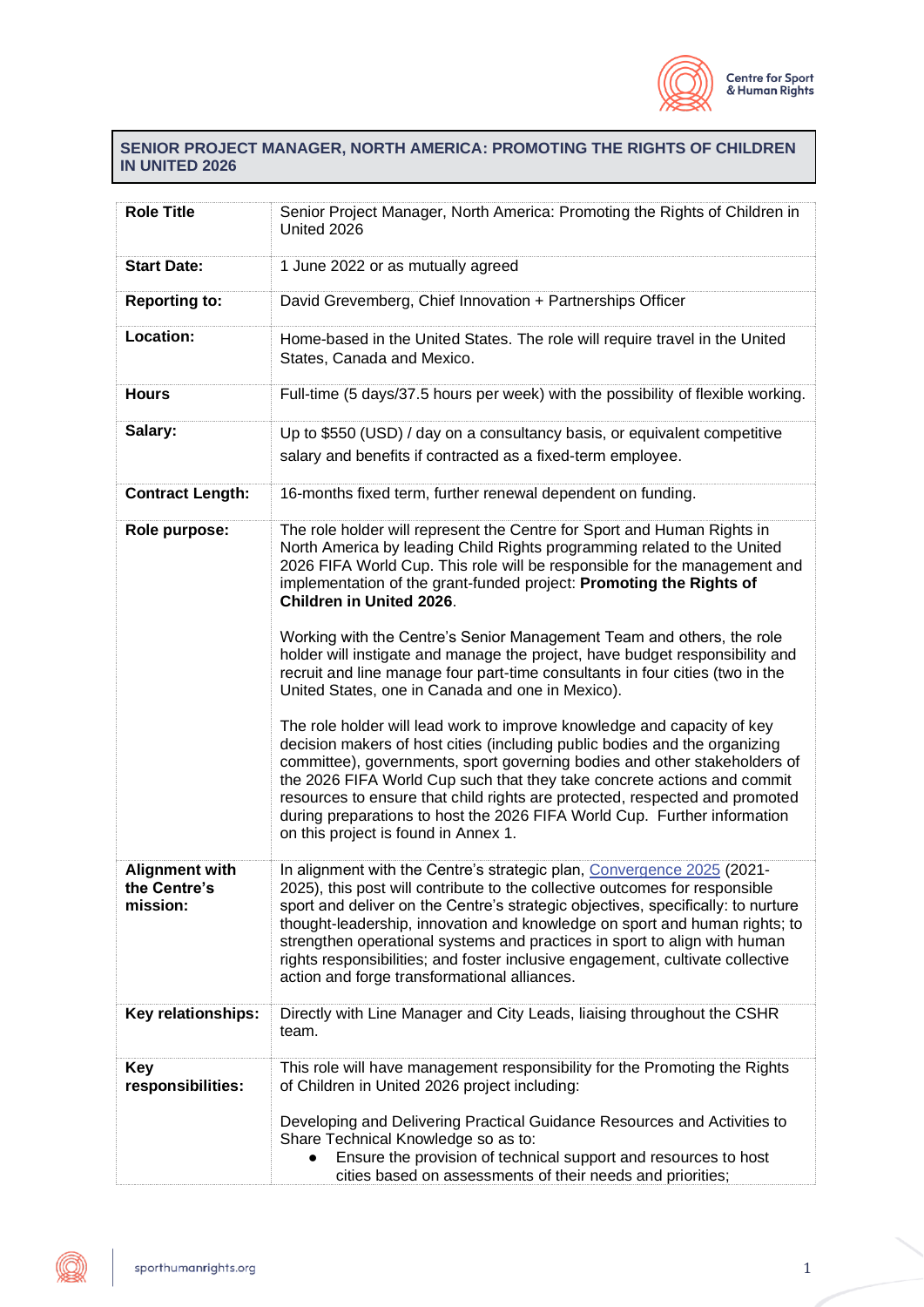|                                    | Share practical resources developed with all host cities;<br>$\bullet$<br>Provide guidance and technical support through peer learning<br>$\bullet$<br>groups, webinars and other appropriate formats;<br>Develop a joint city knowledge sharing platform, to capture<br>$\bullet$<br>experiences and child rights lessons learned from previous MSEs;<br>Support the undertaking of city-specific self-assessments using the<br>$\bullet$<br>CSHR benchmarking tool;<br>Co-create with children city-specific United 2026 children's<br>$\bullet$<br>participation strategies;<br>Initiate city-specific interventions based on self-assessments and<br>contribute to progress by conducting in-person training, meetings,<br>thematic webinars and other tools;<br>• Pilot and evolve the MSE and Child Rights online course. |
|------------------------------------|---------------------------------------------------------------------------------------------------------------------------------------------------------------------------------------------------------------------------------------------------------------------------------------------------------------------------------------------------------------------------------------------------------------------------------------------------------------------------------------------------------------------------------------------------------------------------------------------------------------------------------------------------------------------------------------------------------------------------------------------------------------------------------------------------------------------------------|
|                                    | Stakeholder Engagement and Relationships<br>Oversee relationships with host cities and their governments,<br>$\bullet$<br>national soccer federations and other key partners and stakeholders<br>including UNICEF and various UNICEF National Committees/<br>Country Offices;<br>Maintain positive collaboration with FIFA in regard to the project;<br>$\bullet$<br>Support stakeholder consultations to define the city-specific visions;<br>$\bullet$<br>Support formation of city-specific Steering Committees;<br>$\bullet$<br>Advise on the development of local partnership strategies building<br>$\bullet$<br>on the United 2026 human rights approach;<br>Establish links with other child-focused city-specific initiatives;<br>Connect stakeholders to other CSHR activity including the Sporting<br>Chance Forum.  |
|                                    | Team and Project Management<br>Recruit and supervise City Leads in 4 United 2026 host cities (1 in<br>$\bullet$<br>Mexico City, 1 in Toronto, 2 in the United States);<br>Manage budget for the project.<br>$\bullet$                                                                                                                                                                                                                                                                                                                                                                                                                                                                                                                                                                                                           |
|                                    | Internal Communication and Integration<br>Hold regular meetings of United 2026 project team and the CSHR<br>$\bullet$<br>team;<br>Prepare periodic reports and updates on the project as required;<br>Hold regular sessions to integrate project work with the overall work<br>$\bullet$<br>of the Centre.                                                                                                                                                                                                                                                                                                                                                                                                                                                                                                                      |
|                                    | Monitoring Evaluation and Learning<br>Establish project MEL processes and reporting mechanisms within<br>overall MEL framework;<br>Evaluate lessons learned from this phase of the project;<br>$\bullet$<br>Prepare workplan and funding application for next phase of the<br>$\bullet$<br>project in liaison with the CSHR team.                                                                                                                                                                                                                                                                                                                                                                                                                                                                                               |
| <b>Expected impact</b><br>of role: | The impact of this role will be that all United 2026 host cities:<br>Develop greater awareness of, and confidence in, their<br>$\bullet$<br>responsibilities to take child rights and safeguarding into account in<br>planning the event and future events;<br>Collaborate more effectively to identify, develop and implement<br>$\bullet$<br>policies, processes and practices that will establish a new child<br>rights standard for the delivery of United 2026 and create a legacy<br>for future MSEs.                                                                                                                                                                                                                                                                                                                     |
|                                    | The impact of this role in four designated United 2026 host cities will be to<br>facilitate:                                                                                                                                                                                                                                                                                                                                                                                                                                                                                                                                                                                                                                                                                                                                    |

Œ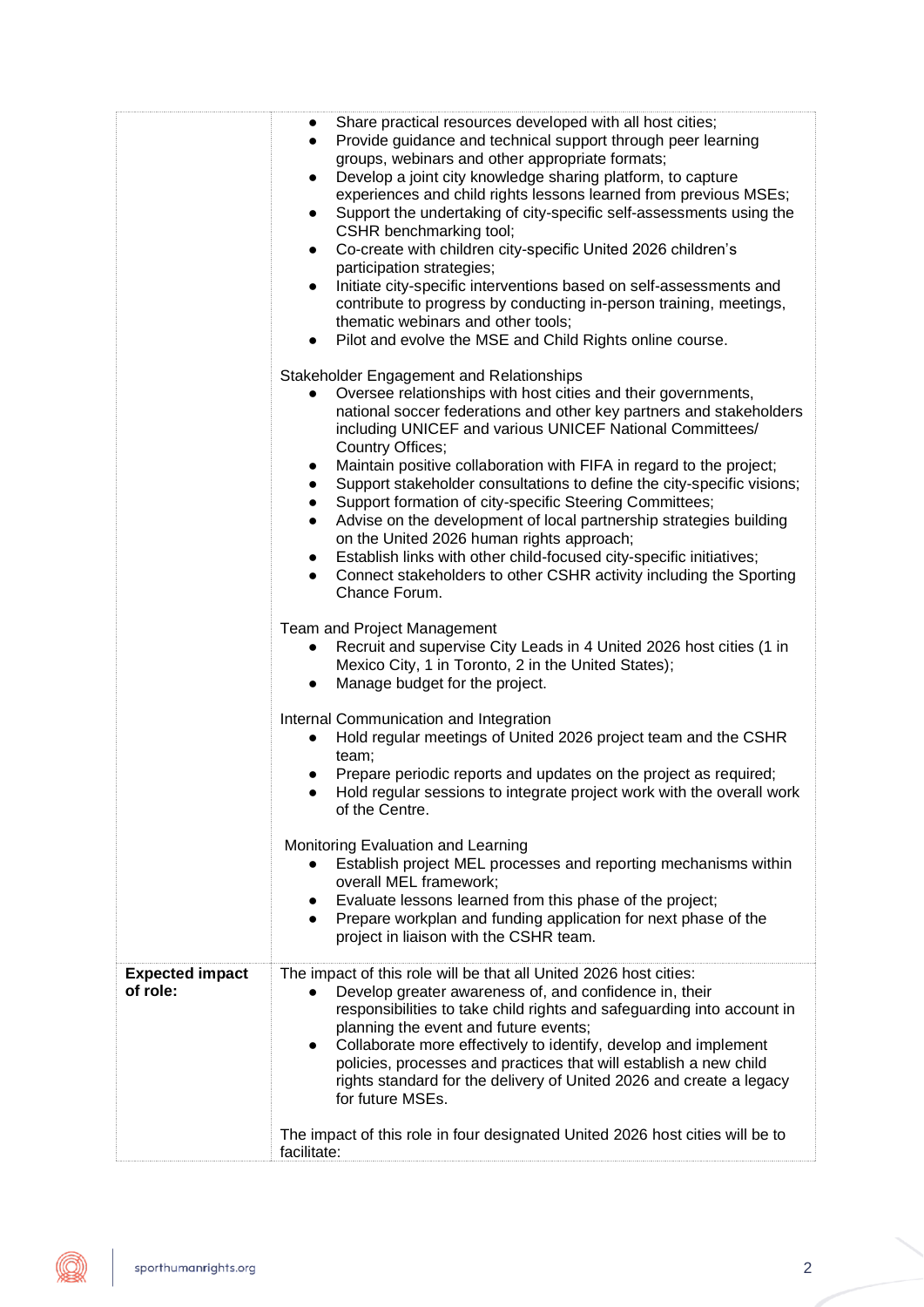|                                 | developed together with the Office of the Special Representative on<br>Violence Against Children and UNICEF.<br>Significant actions to improve the cities' benchmarks during<br>preparation for the United 2026 event by initiating interventions,<br>conducting in-person trainings, meetings, thematic webinars, peer<br>learning groups and other tools.<br>Establishment of Local Steering Committees bringing together local<br>$\bullet$<br>partners to improve the cities' benchmarks and oversee the<br>monitoring of the assessments;<br>Engagement and consultation with children in sport (including those<br>$\bullet$<br>most vulnerable) to build awareness of United 2026 and share their<br>perspectives and ideas to co-create a strategy to make the event<br>child friendly and enable children's participation.<br>Contributions by child rights/welfare organizations to help the cities<br>$\bullet$<br>promote, respect and protect children during leading up to and<br>during United 2026 and design child specific legacies.<br>Consultations to connect stakeholders and improve coordination to<br>$\bullet$<br>define city-specific visions and activity to protect children's rights.<br>Stakeholder participation in an MSE and Child Rights online course<br>$\bullet$<br>designed to improve knowledge of child rights issues and give<br>practical ways to address these within the planning of United 2026<br>and future events;<br>Development of a joint cities knowledge-sharing platform which will<br>$\bullet$<br>include experiences and child rights lessons learned from previous<br>MSEs.<br>The impact of the role internally will be that CSHR:<br>Increases knowledge and understanding of the needs, priorities and<br>resources of four United 2026 host cities;<br>Evaluates its benchmarking assessment as an effective tool for all<br>$\bullet$<br>United 2026 host cities and other MSE hosts to promote the rights of<br>children;<br>Increases capacity to effect change and achieve impact including<br>through increasing awareness of child rights and safeguarding in<br>sport. |                                                                                                                                                                                                                                                                     |  |                                                                                                                                                                                                                                                   |
|---------------------------------|----------------------------------------------------------------------------------------------------------------------------------------------------------------------------------------------------------------------------------------------------------------------------------------------------------------------------------------------------------------------------------------------------------------------------------------------------------------------------------------------------------------------------------------------------------------------------------------------------------------------------------------------------------------------------------------------------------------------------------------------------------------------------------------------------------------------------------------------------------------------------------------------------------------------------------------------------------------------------------------------------------------------------------------------------------------------------------------------------------------------------------------------------------------------------------------------------------------------------------------------------------------------------------------------------------------------------------------------------------------------------------------------------------------------------------------------------------------------------------------------------------------------------------------------------------------------------------------------------------------------------------------------------------------------------------------------------------------------------------------------------------------------------------------------------------------------------------------------------------------------------------------------------------------------------------------------------------------------------------------------------------------------------------------------------------------------------------------------------------------------------------------------|---------------------------------------------------------------------------------------------------------------------------------------------------------------------------------------------------------------------------------------------------------------------|--|---------------------------------------------------------------------------------------------------------------------------------------------------------------------------------------------------------------------------------------------------|
| <b>Person</b><br>specification: | <b>Essential</b>                                                                                                                                                                                                                                                                                                                                                                                                                                                                                                                                                                                                                                                                                                                                                                                                                                                                                                                                                                                                                                                                                                                                                                                                                                                                                                                                                                                                                                                                                                                                                                                                                                                                                                                                                                                                                                                                                                                                                                                                                                                                                                                             |                                                                                                                                                                                                                                                                     |  | <b>Desirable</b>                                                                                                                                                                                                                                  |
| Qualifications                  | related field                                                                                                                                                                                                                                                                                                                                                                                                                                                                                                                                                                                                                                                                                                                                                                                                                                                                                                                                                                                                                                                                                                                                                                                                                                                                                                                                                                                                                                                                                                                                                                                                                                                                                                                                                                                                                                                                                                                                                                                                                                                                                                                                | University degree or equivalent in<br>social sciences, sport<br>management, international<br>development, child protection,<br>human/child rights, social work or                                                                                                   |  | Advanced university<br>degree in social<br>sciences, sport<br>management,<br>international<br>development, child<br>rights, child protection,<br>social work or related<br>field                                                                  |
| Experience:                     | development                                                                                                                                                                                                                                                                                                                                                                                                                                                                                                                                                                                                                                                                                                                                                                                                                                                                                                                                                                                                                                                                                                                                                                                                                                                                                                                                                                                                                                                                                                                                                                                                                                                                                                                                                                                                                                                                                                                                                                                                                                                                                                                                  | Minimum of eight years of<br>progressively responsible, recent<br>and relevant professional<br>experience in project<br>management and network<br>Working with municipal<br>governments, sports bodies or<br>child rights/protection<br>organizations in developing |  | Ten years and upwards<br>of progressively<br>responsible, recent and<br>relevant professional<br>experience in project<br>management and<br>network development<br>Working in an<br>international<br>environment and on an<br>international level |

(Q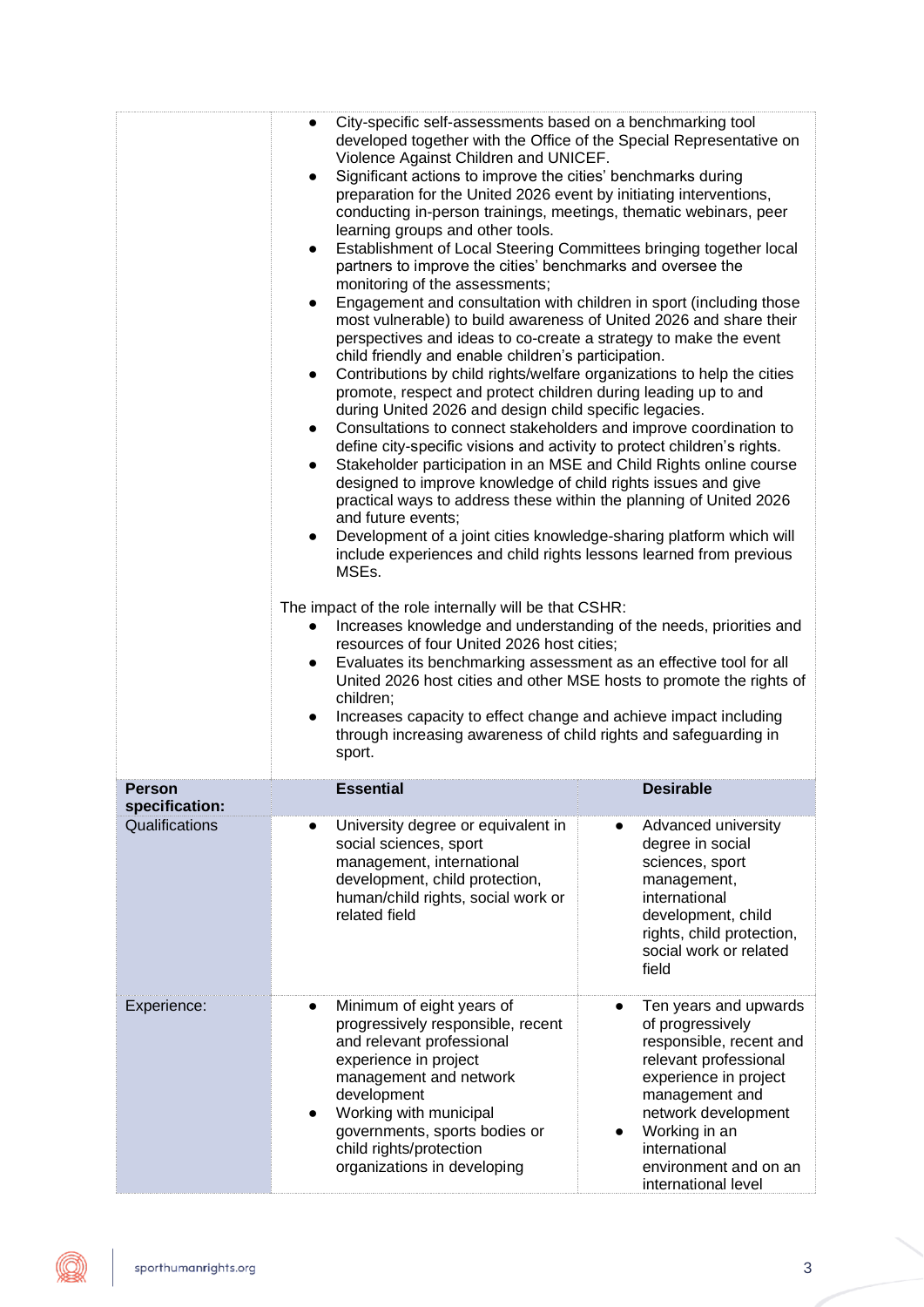|                                    | programs that improve child<br>safety and well-being<br>Demonstrated ability to build<br>$\bullet$<br>partnerships and an ability to<br>manage diverse professional<br>relationships<br>Facilitating child voice as an<br>٠<br>effective part of decision making<br>Working collaboratively and<br>managing a team in a remote<br>working environment                                                                                                                                                                                                                                                                                                                                                                                                                                                                                                        | Understanding the<br>$\bullet$<br>human rights<br>challenges in the world<br>of sport                                                                                                                           |  |  |
|------------------------------------|--------------------------------------------------------------------------------------------------------------------------------------------------------------------------------------------------------------------------------------------------------------------------------------------------------------------------------------------------------------------------------------------------------------------------------------------------------------------------------------------------------------------------------------------------------------------------------------------------------------------------------------------------------------------------------------------------------------------------------------------------------------------------------------------------------------------------------------------------------------|-----------------------------------------------------------------------------------------------------------------------------------------------------------------------------------------------------------------|--|--|
| Knowledge and<br>skills:           | Knowledge of the UN Convention<br>$\bullet$<br>on the Rights of the Child and a<br>rights-based approach to<br>programming<br>Knowledge of and commitment to<br>$\bullet$<br>safeguarding<br><b>Excellent English communication</b><br>and writing skills<br>Excellent organizational skills<br>Able to think strategically and<br>$\bullet$<br>innovatively<br>Able to manage change and<br>ambiguity                                                                                                                                                                                                                                                                                                                                                                                                                                                       | Knowledge of the<br>$\bullet$<br>human rights<br>challenges in the world<br>of sport<br>Additional language<br>$\bullet$<br>skills in Spanish and<br>French<br>Media and public<br>$\bullet$<br>speaking skills |  |  |
| <b>Required attitude</b>           | We are:<br>People-focused (supportive, inclusive, helpful and curious)<br>$\overline{a}$<br>Impact-oriented (purpose driven, collaborative, and ambitious)<br>Solutions-based (pragmatic, creative, and innovative)<br>We believe in our mission and work hard to pursue it. We are a small team,<br>working internationally, and seek pragmatic, hands-on, and positive-minded<br>colleagues to join us in this mission.<br>You will be committed to our mission of promoting human rights in sport and<br>to contributing to a positive and collaborative working environment in which<br>high standards of governance and operations management are maintained.<br>You will be proactive, able to manage your own workload and work<br>collaboratively with members of the CSHR team and project teams                                                    |                                                                                                                                                                                                                 |  |  |
| <b>Inclusion and</b><br>diversity: | We work hard to create and maintain a positive internal environment with a<br>team that is open, supportive and encourages collaboration, including a<br>commitment to inclusion and diversity at all levels. We will consider qualified<br>candidates without regard to age, disability status, ethnicity, gender, national<br>origin, pregnancy, race, religion, sex, sexual orientation, socioeconomic<br>status or any characteristic protected by law, and value candidates with<br>varied experiences who can bring a new perspectives and outlooks to our<br>work.<br>At CSHR we believe we need to keep children and vulnerable adults safe.<br>Selected candidates will be expected to adhere to our standards. Our<br>selection and appointment process reflects our commitment to the protection<br>of children and vulnerable adults from abuse. |                                                                                                                                                                                                                 |  |  |
| <b>Application</b><br>process:     | If you are interested in this position, please fill in the form here.<br>Closing date for applications: Wednesday 4 May 2022 at 23:59 EST.                                                                                                                                                                                                                                                                                                                                                                                                                                                                                                                                                                                                                                                                                                                   |                                                                                                                                                                                                                 |  |  |

Q